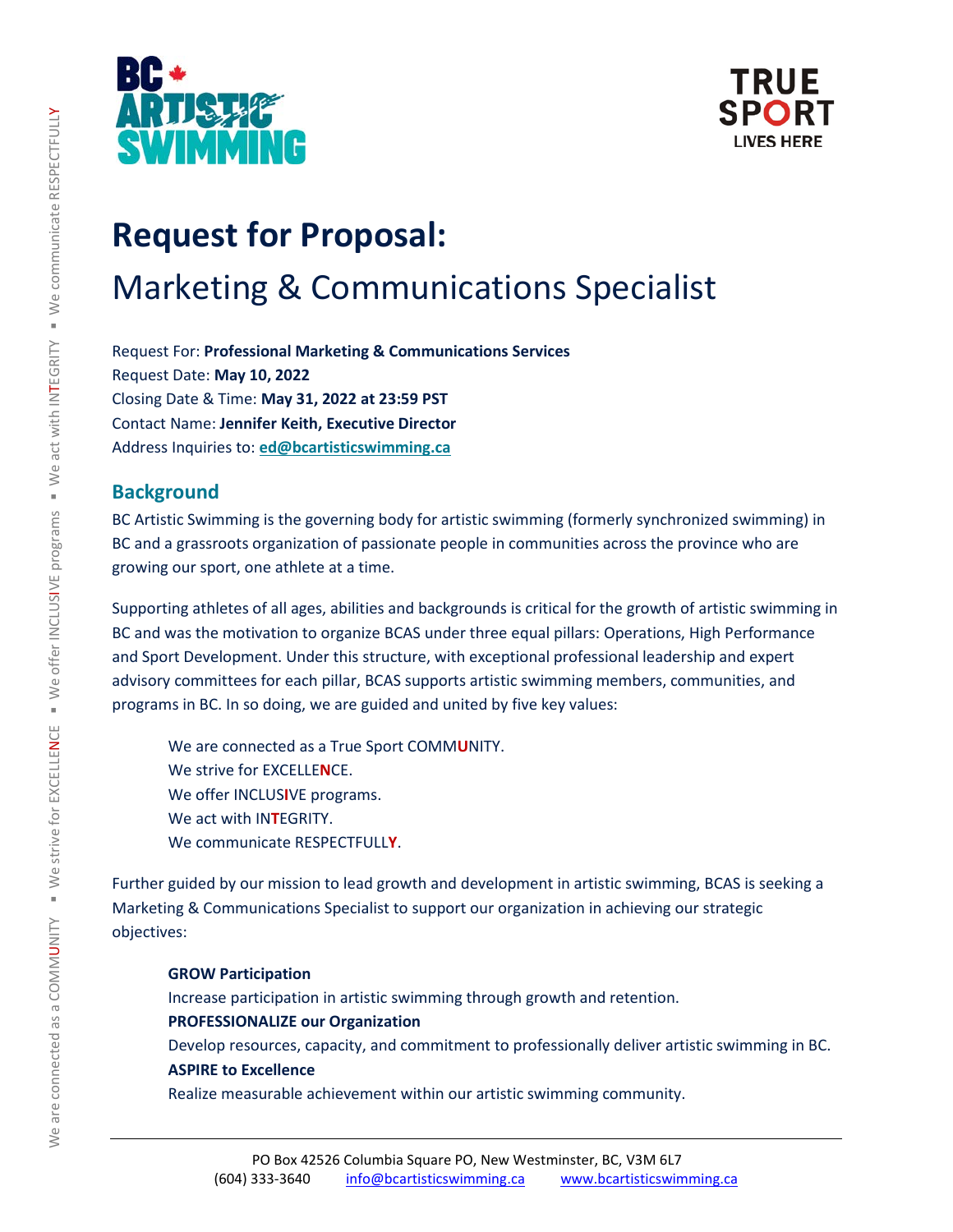

# **Project Overview**

We are seeking professional marketing and communications services to work with staff and the Marketing & Communications Committee to develop marketing and communications strategies and resources that:

- Increase the profile of artistic swimming in British Columbia demonstrating that our sport provides a safe, welcoming, and inclusive environment where individuals thrive.
- Create an online community strategy to increase brand awareness and enrollment across the provinces at local club levels.

The project priorities are to **grow participation**, create and maintain **welcoming and safe spaces** that thrive through inclusion and diversity, and to showcase **organizational and sporting excellence**. Specifically, through this project, we hope to:

- **INCREASE** the profile of artistic swimming in British Columbia.
- **UNITE** the artistic swimming family past and present by creating an artistic swimming continuum through programs that are safe, welcoming, accessible, celebrate diversity, and nurture sport for life.
- **GROW** participation:
	- Attract new athletes, coaches, and officials to join artistic swimming.
	- **Retain participation from those who join.**
	- Identify and attract new demographics that support equity, diversity, and inclusion goals (participants who are under-represented in artistic swimming such as individuals who identify as male, racially diverse, non-binary, gender fluid or non-conforming, transgender, LGBTQ, two-spirit, etc.)
- **CONNECT** with the communities we live in and to gain new viewers and fans of the sport.
- **BUILD** support for values-based, positive, and safe sport experiences that nurture the development of the whole athlete.

## **Scope of Work**

The successful contractor will:

- Be accountable to the Marketing & Communications Committee via the Executive Director.
- Consult with BCAS, as appropriate, to understand the sport, and its marketing and communications challenges and gaps, and to finalize the draft *Market Analysis of Artistic Swimming in BC*.
- Create a Marketing & Communications Strategy for artistic swimming in BC and BC Artistic Swimming.
- Build brand strategies and branding guidelines for BCAS programs and services.
- Develop and design marketing resources, tools, and assets for BC Artistic Swimming and its members clubs that support a strong marketing profile, social media presence, and encourage membership growth.
- Design all marketing materials within the scope of Canada Artistic Swimming branding guidelines.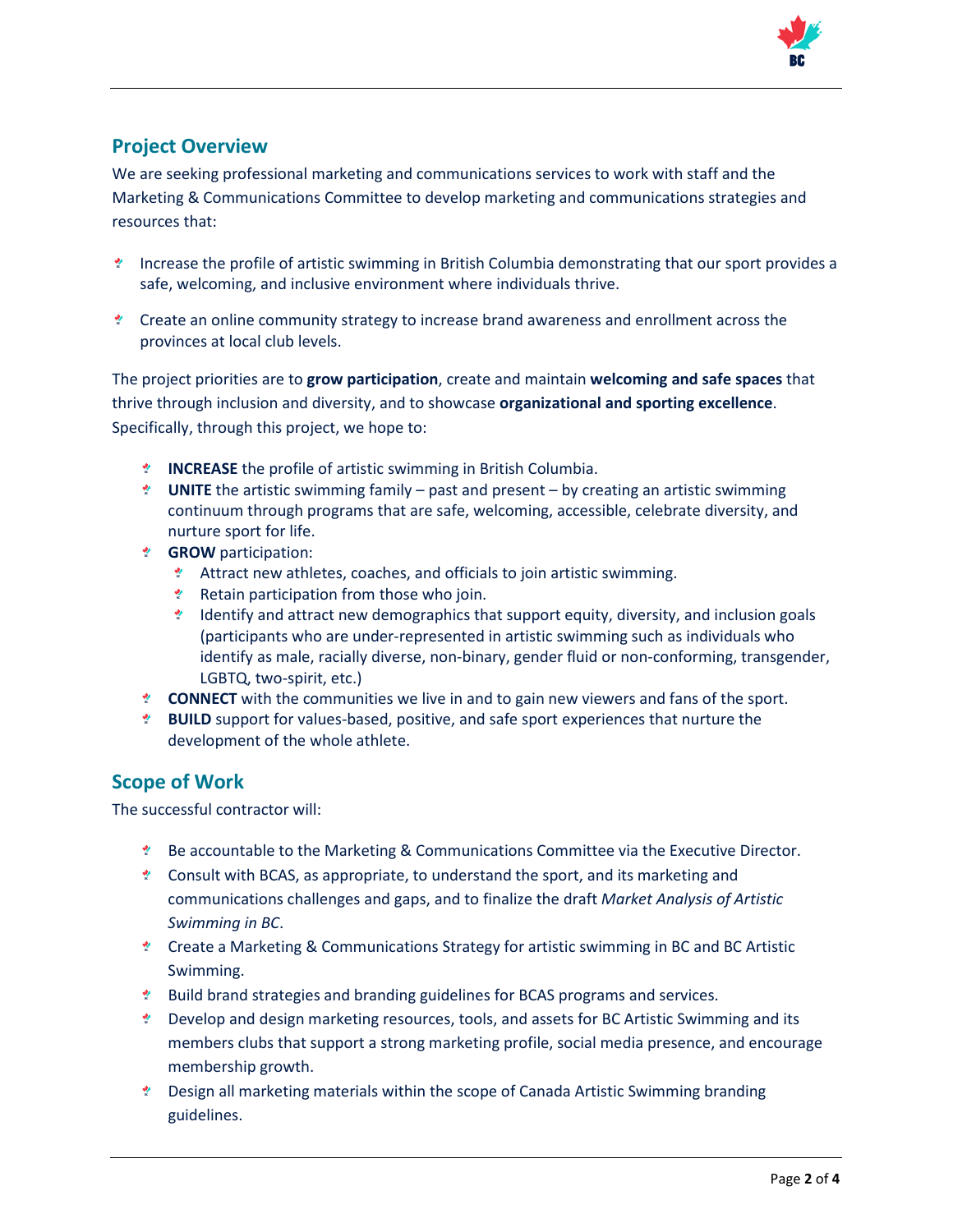

## **Project Delivery Timeline**

| May 10-15, 2022            | <b>Request for Proposal Posted</b>                                                     |
|----------------------------|----------------------------------------------------------------------------------------|
| May 31, 2022               | Deadline for RFP Submissions                                                           |
| June 15, 2022              | Successful Contractor identified                                                       |
| June 15-30, 2022           | Contractor consultations with BCAS staff, committee, and Board                         |
| June 1-July 31, 2022       | Marketing & Communication Strategy developed                                           |
| August 15, 2022            | Marketing & Communication Strategy approved                                            |
| August 15-October 15, 2022 | Marketing & Communication Strategy Implementation                                      |
|                            | October 15-December 1, 2022 Initial Project Evaluation and possible strategy revisions |

#### **Proposal Guidelines**

This RFP represents the requirements for an open and competitive process. Proposals will be accepted until **23:59 PST on May 31, 2022**. At a minimum, your proposal must include:

- Experience/background, including that related to the sport or recreation sector
- \* Pricing profile for the expected/projected work
- \* Hourly or daily rate for subsequent work
- \* Samples of previous work

### **Deadline for Submissions**

Questions about the RFP will be answered until 17:00 EST May 30, 2022. To ensure a fair and transparent process, questions and answers will be shared with all parties asked to participate or who have expressed an interest in participating in this process. Please direct questions to Jennifer Keith at [ed@bcartisticswimming.ca.](mailto:ed@bcartisticswimming.ca)

- Submissions must be received before 23:59 PST on May 31, 2022 and emailed to the attention of Jennifer Keith at [ed@bcartisticswimming.ca.](mailto:ed@bcartisticswimming.ca)
- \* Proposals will be evaluated between June 1 and June 10, 2022 which could also include a followup with shortlisted candidates. Elements of the proposals that will be evaluated include, but are not limited to:
	- Expertise/qualifications, including experience working with sport or recreation sectors
	- \* Creative approach and direction
	- Ability to meet BCAS and CAS brand standards, and all other project goals noted in this document
	- $*$  Project budget, timelines, and cost
	- Ability to manage the project within timelines

#### **The selected contractor will be notified by June 15, 2022.**